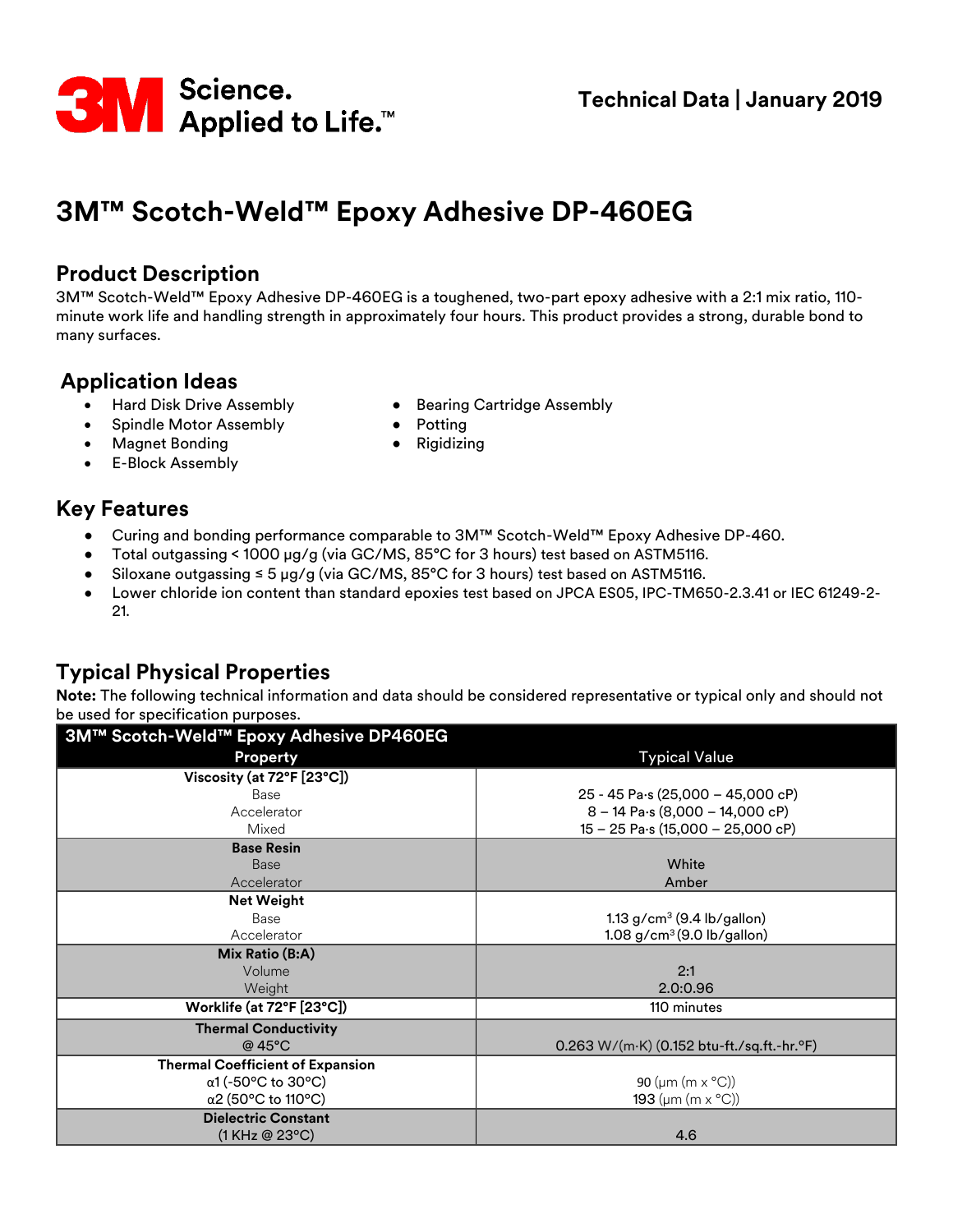#### **3M™ Scotch-WeldTM Epoxy Adhesive DP-460EG**

| Dielectric Strength <sup>1</sup> |                  |
|----------------------------------|------------------|
|                                  | 35.8 (volts/mil) |

1 Used thickness of 31 mil

#### **Curing**

*Note: The following technical information and data should be considered representative or typical only and should not be used for specification purposes.*

This adhesive will cure in 24 hours at room temperature. Heating will accelerate the cure and can result in a higher  $T_g$ than what room temperature curing yields.

*Note: If the adhesive has become grainy or lumpy in appearance when dispensed, this may be due to crystallization of the adhesive. This can be corrected by heating the adhesive in the syringe to 120°F (49°C) for 30 minutes, then allowing the adhesive to cool before dispensing.*

#### Shear and Peel Strength vs Cure Temperature / Time 72°F (23°C) 24 hours 120°F (49°C) 270 minutes 160°F (71°C) 90 minutes 200°F (93°C) 30 minutes 250°F (121°C) 10 minutes Tg | 49°C | 58°C | 74°C | 75°C | 66°C Overlap Shear<sup>3</sup> (MPa) > 35.5 > 35.5 > 38 > 38 > 38 T-Peel<sup>4</sup> (lbf/in)  $60^5$   $\begin{array}{|l} 59^5 \end{array}$   $43^5$   $\begin{array}{|l} 39^6 \end{array}$   $145^6$ T-Peel<sup>4</sup> (N/mm) 10.5<sup>5</sup> 10.33 $^5$  | 7.5 $^5$  | 6.8 $^6$  | 7.9 $^6$

**Typical Performance Characteristics<sup>2</sup>**

2 See Technical Data Sheet 3M™ Scotch-Weld™ Epoxy Adhesive DP-460 for additional typical performance characteristics.

3 0.060 inch thick, etched aluminum pulled at 0.10 inches/minute. Tested in accordance with ASTM D-1002-72 test method.

4 0.032 inch thick, anodized aluminum pulled at 20 inches/minute. Tested in accordance with ASTM D1876-61T test method.

5 Cohesive failure mode.

6 Adhesive failure mode.

## **Storage and Shelf Life**

**Storage:** Store 3M™ Scotch-Weld™ Epoxy Adhesive DP-460EG at 60-80°F (15-27°C) or refrigerate for maximum shelf life.

**Shelf Life:** 3M™ Scotch-Weld™ Epoxy Adhesive DP-460EG has a shelf life of 15 months when stored in its original container.